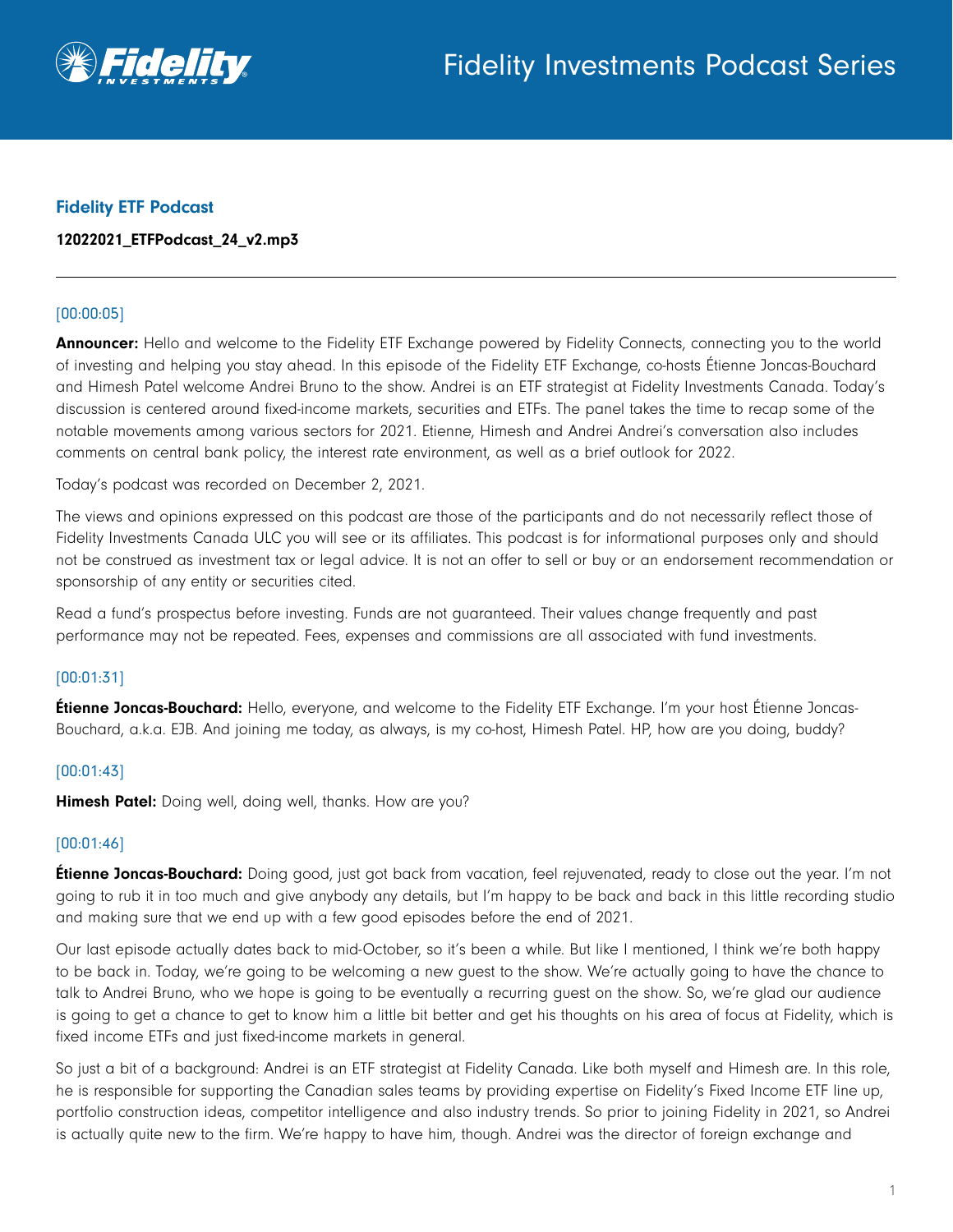

interest rate derivatives sales at CIBC Capital Markets. Andrei has an MBA from the Ted Rogers School of Management, as well as being a CFA charterholder. So quite the background, no lack of accolades there. Without further ado, Andrei, welcome to the show, my friend.

# [00:03:22]

Andrei Bruno: Thank you so much Étienne and it's great to join you guys, and I look forward to many, many podcasts in the future.

# [00:03:29]

**Étienne Joncas-Bouchard:** Great. Good stuff. So I quess before we get into today's topic, just a quick recap of our last session interview. We just did our quarterly Canadian ETF industry recap. We took the time to discuss some of the notable trends from a flow standpoint that we've seen so far year to date. You know what we could expect, I guess, from end of September until the end of 2020, to which we're already a month away now, as well as some of the key points on performance from obviously a factor standpoint, which is something obviously that we focus on here at Fidelity being in the smart beta space quite heavily. But we also talked about performance from asset class perspective. So how have fixed-income securities fared relative to equities? How alternatives performed as well, talking about some of the options that we've seen a rise in that category, notably in the cryptocurrency space, which has garnered a heck of a lot of assets so far year to date.

So, for those of you who didn't have a chance to listen to that episode, as always, it is available via Fidelity Connects or on your favorite podcast app or on fidelity.ca.

All right, guys. Let's dive into today's topic, so today's all about fixed-income markets, the impacts to various types of fixed income ETFs and also just securities in general. And I think it's fair to say that this year has been nothing short of a roller coaster in the space. Some very notable headwinds, whether that be from the inflation narrative being quite strong. We've seen some sharp movements in the yield curve, et cetera. I won't steal the thunder too much. We'll get into that soon. But before we get into that, you know, how about we get to know Andrei a little bit better? Tell us a bit about yourself, how you came to join Fidelity and our ETF team. And, you know, maybe a bit of on your past experiences that have prepared you for being our in-house fixed income expert.

# [00:05:27]

**Andrei Bruno:** Yeah. So, you know, a little background on me: started in the industry a little under 10 years ago, started working in fixed income and currency trading group on a at a buy side firm there, so primarily focused on managing foreign exchange risk for the firm. And as you mentioned, later moved on to a sales role in capital markets with a with the big six bank, was there for many years, kind of on the sales side again still in foreign exchange markets, but a little bit more into interest rate markets and money markets as well. So spent some time there, So long story short, background being primarily in capital markets, obviously ETFs and the large growing area of the industry here. So that was a big draw for me for joining Fidelity Canada, obviously being one of the large asset management companies in the world. So that's kind of what brought us here to today, and I sit in front of you today. So happy to be here. It's been a great shop and I look forward to many, many years.

## [00:06:26]

**Étienne Joncas-Bouchard:** Awesome. Well, that's great. And I mean, I won't dance around to get to the ... let's get to the meat of the conversation right away. Meat and potatoes. So very broadly, can you give us a quick recap of some of the major movements in fixed-income markets year to date? What have investors seen? What have they felt in their portfolios? So just from a broad perspective, start.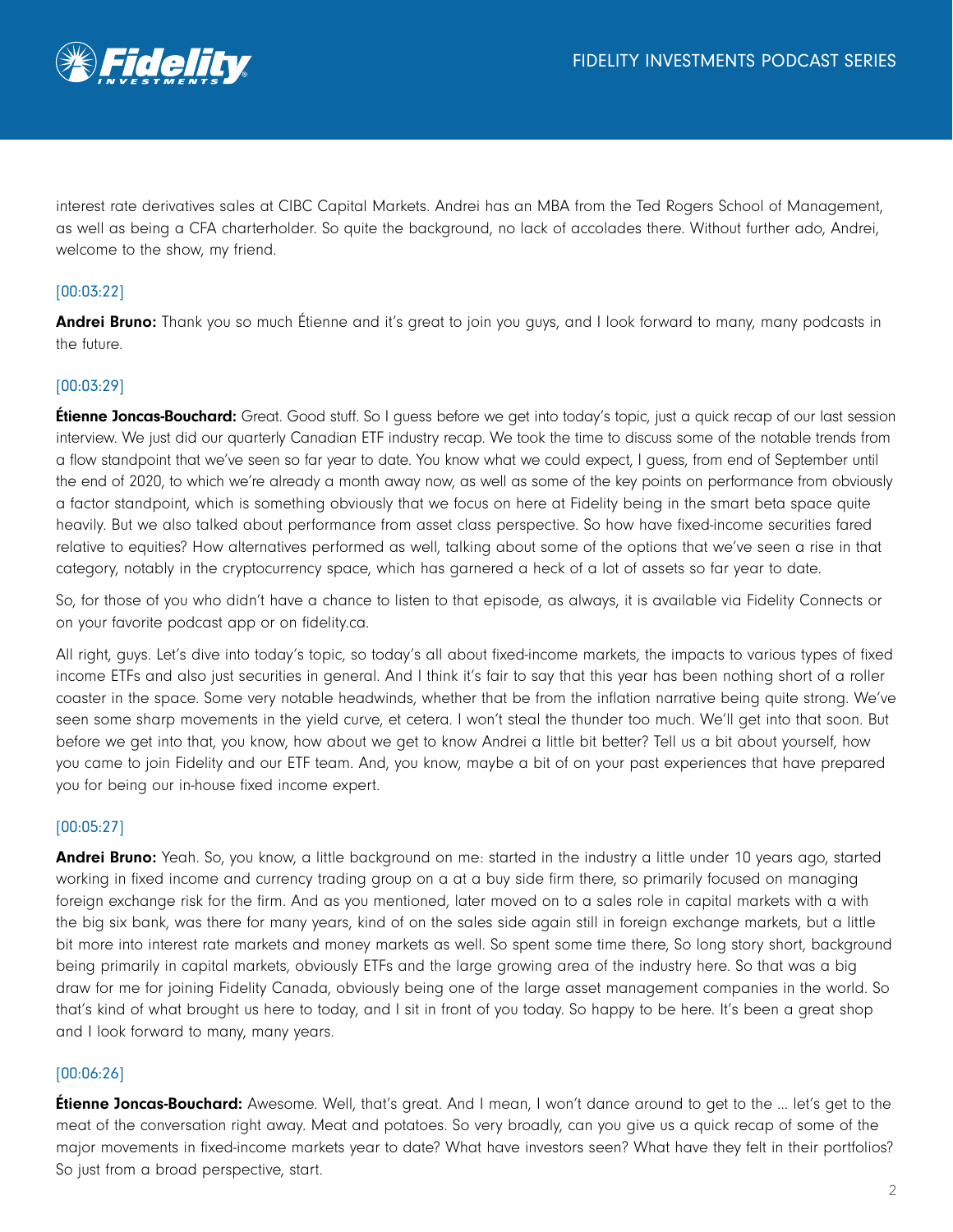

# [00:06:50]

Andrei Bruno: Yeah, so generally speaking, it's been a tough year for fixed income, as most folks can probably already know, just looking at kind of their fixed-income sleeves in their portfolios here, but primarily in 2021 here it's been a duration play. So, obviously we started the year off with a relatively flat yield curve, both United States and Canada, obviously just coming off the back of the pandemic. So central banks had slashed rates close to zero. Quantitative easing on both sides of the border. So fast forwarding to today, obviously, yield curves have moved quite substantially since the start of the year. Central banks have turned around and now a little bit more of a hawkish tilt from both the Bank of Canada and the Fed, Bank of Canada having recently wrapped up their tapering process, the Fed having recently begun their tapering process. So again, we've seen yields move up across the curve. The yield curve has also steepened quite a bit, obviously. Just for a little refresher, short end of the yield curve typically dictated by monetary policy, long end of the curve typically dictated by economic output and inflation expectations.

With regard to the long end, there, obviously GDP has started to pick up as vaccines have started to take hold in, economies have started to slowly reopen there. And then on the inflation side, as we all know, has been running relatively hot this year compared to historic norms. It feels like we haven't had inflation for about 10 years, and now it's finally rearing its head in a big big way.

So it's been a challenging year. When we take a look at just the asset class as a whole, we take a look at returns across different credit buckets, the worst performing areas this year to date have been: number one has been actually global aggregate indexes have been down about 4.27% year to date. Next has been Canada AG, so the Canadian yield curve has actually moved a lot, even more so relative to the US curve. And that's typically just been because the Bank of Canada has been a little bit more hawkish and a little bit ahead of the curve relative to the Fed. So that has manifested itself in kind of yields moving a little bit higher and a little bit faster in Canada relative to the United States and frankly, relative to the rest of the world.

And then finally, kind of third place loser for this year has been emerging markets. That's been primarily more of a recent trend. As we know, there was the Evergrande debacle back in September where they missed some loan payments. They were a bit late on an interest payment on a bond. They ultimately made it on the 11th hour and avoided default. But nonetheless, we have seen some spillover into EM generally speaking and we have seen spreads widen there and they continue to widen.

So on the other side of the coin, what has performed well this year? Number one, not much of a shocker, TIPS have performed well, just over 5% year to date, followed up by US high yields. And then finally, leveraged loans have also performed well this year, the last two, primarily driven by a couple of things. Number one, high yield still has those high coupons, so you get a decent, I say, high, relatively investment grade.

# [00:09:59]

**Étienne Joncas-Bouchard:** We're not talking absolute anymore.

# [00:10:01]

Himesh Patel: Yeah, it's all relative. It's all relative.

## [00:10:03]

Andrei Bruno: Certainly not relative to historic norms. But again, you still have a decent income return there to kind of overpower any duration place/plays. And then on the leveraged loan side, you know, you do get a positive coupon there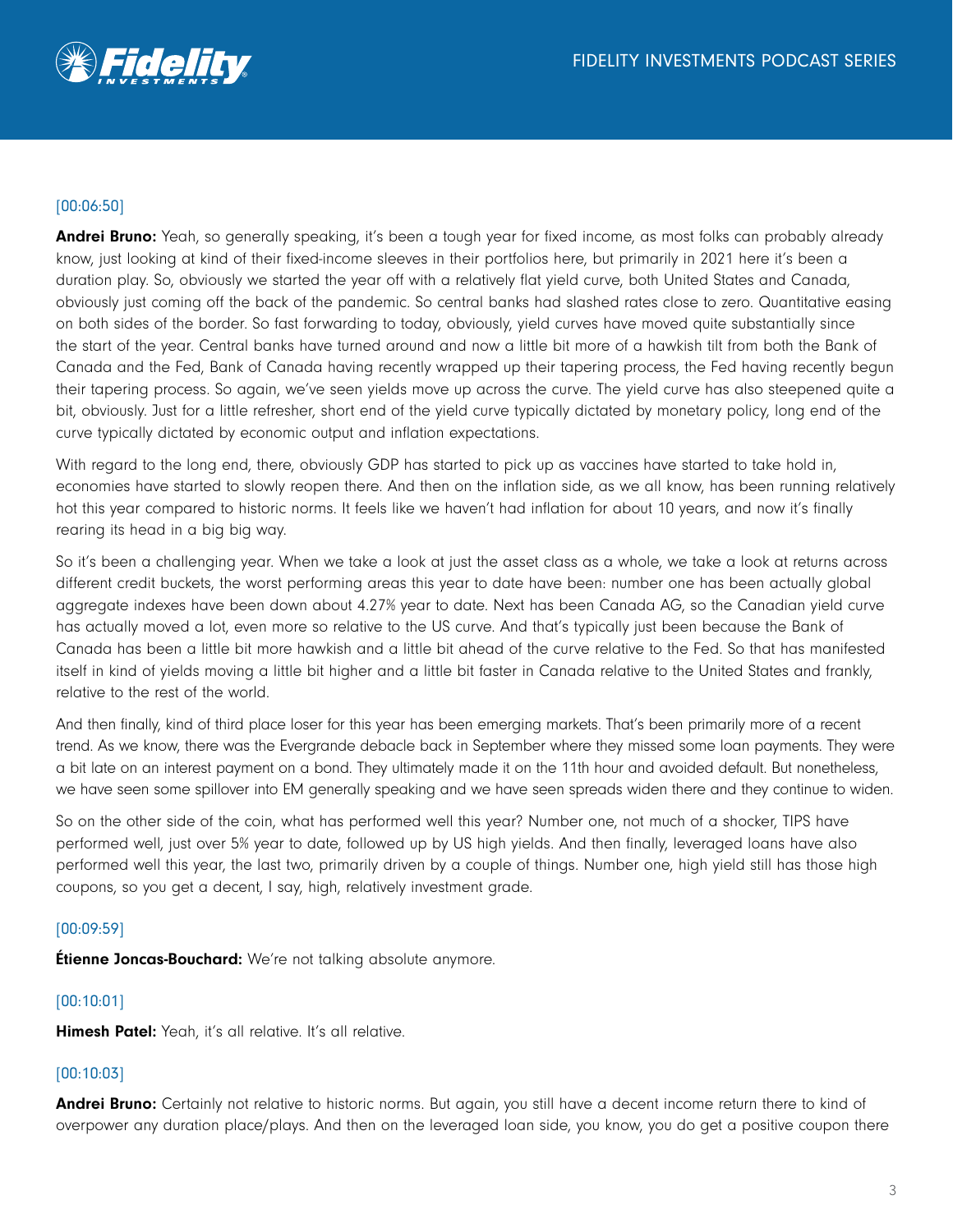

as well, but those are also floating rates. So they have they've actually benefited from rates moving higher there. So that's kind of a high-level overview of fixed-income markets. Again, it's been very challenging, primarily on the back duration, and we expect those challenges to continue moving forward into 2022.

# [00:10:32]

**Etienne Joncas-Bouchard:** Well, that's definitely a very good summary. There's a lot to unpack there, and I'm actually quite excited already. I've got a few questions lined up just as a follow up to that. You mentioned the yield curve steepening at the beginning of the year, and now we're starting to see kind of the opposite as central banks become a bit more hawkish or you're seeing those short-end rates or lending rates start to move up. Is that something that … it's more based on the short end going up rather than the long end coming down? Am I correct in saying that or is or is there's a bit of both?

#### [00:11:05]

Andrei Bruno: Yeah, that's broadly speaking, that's correct. We have seen the long end kind of push a little bit lower as of late. But I mean, if we take a look at historically and we take a look at, say, for example, the Fed and we look at the last three rate hike cycles for the Fed and we take a look what happened to the yield curve kind of six months before and six months after the first rate hike in a cycle? So, what we've typically seen is we've seen the yield curve flatten just like we, we're seeing it right now.

So, if we take a look at 2s/30s and 2s/10s spread, and when I say that we're looking at the yield difference between the two-year Treasury and the 30-year and the two-year Treasury and the 10-year. So we're just looking at the difference in yields there. So typically, what we've seen on average is kind of those 2s/30 spreads to flatten about 63 basis points around the first rate hike and for the 2s/10s about 52 basis points around the first rate hike. So it's not something that's kind of unexpected. This is exactly the type of behavior that we typically expect.

And again, as you alluded to, it is predicated on, again, those central banks moving short-term rates higher. So again, the pressure becomes on the short end of the curve during rate hike cycles.

#### [00:12:15]

Himesh Patel: Yeah, and you made a good point there on clarifying flattening is really because of short rates rising a little bit recently. And you know, when you historically look at like you were saying, Bruno, when we get fed cycles, the 2s/10s, 2s/30s tends to lead before you hear any commentary or any Fed speak or any central bank speak when you read that. But recently we've been seeing a lot of volatility and it's all predicated on sort of that inflation data, the outlook on the macro front, and this new variant. So, talk a little bit about how the market is kind of reacting to the recent news over the past couple of weeks or so.

#### [00:13:09]

Andrei Bruno: So, yeah, when we're talking about the Omicron variant, so that's where we did see a little bit of the long end kind of react to that and come off a little bit, right? So again, as I mentioned earlier a long end predicated kind of on inflation expectations and GDP output, right? So anything that threatens either of those two things is typically going to have a bit of an effect on the long end. So again, the fear is with this Omicron variant is, are we going to get another lockdown scenario? You know, are we going to get a slowdown in GDP and growth as a result of this, if it turns out to be kind of a scary variant, so to speak.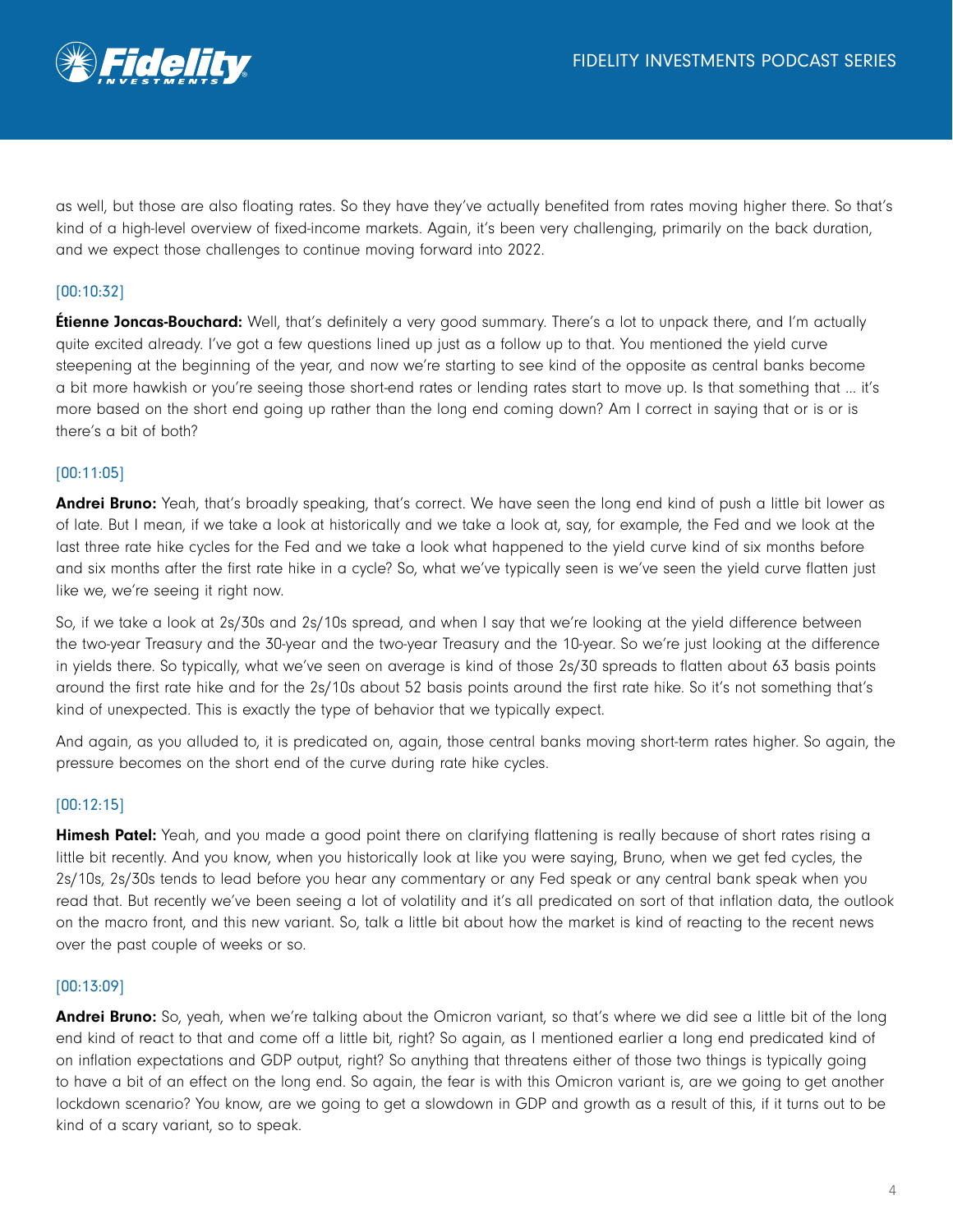

You know, initially right now, there isn't a ton of information on Omicron. There's some reports that saying it's milder relative to the Delta or the original alpha. But right now, we just don't know enough about it to make any concrete forecasts about it, right? I'm not an epidemiologist. I'm not a scientist.

# [00:14:05]

**Étienne Joncas-Bouchard:** Even the scientists don't know all that well.

## [00:14:09]

Andrei Bruno: just it, I mean, I know we're all kind of hoping it's just going to be ... it's mild and we don't need to worry about it and we can continue on. But it's certainly a risk in the short term for all markets across the board.

## [00:14:21]

**Étienne Joncas-Bouchard:** I think that's a great point to make because we don't really know what the impact would be. But obviously, markets are always looking forward and trying to see how the potential impacts could be if it's, for example, like Delta or is it like a completely different monster?

I was thinking about when you're talking about rates, because right now, if you look at our rate hikes, excuse me. Yes, the short end is reacting to central bank tones. But right now, options markets are pricing in a little bit more than four rate hikes in Canada next year. And correct me, if I'm wrong, I think something like three in the U.S. To me, that's that seems like a fairly drastic change. And the last time that we haven't seen that many rates hikes in, say, like a 12-month period in a very long time.

Do you think that's a high-probability scenario, albeit that's what's being priced in? Or it seems maybe a little bit too quick to go that aggressively and you can even split both because I think there's different realities for Canada and in the U.S., with Canada having a much more levered, for example, consumer … that might play a role as well, right? Like we were talking about Omicron and everything. But if you look at the structural formation of both economies. Your two cents on that?

## [00:15:38]

Andrei Bruno: Yeah, I mean, ultimately, for Canada, as you mentioned too, I think it's it's over four and a half, well over four hikes that are currently priced in the market. For me, it seems a bit aggressive. I'm not sure like to your point with regards to the consumer, they're relatively heavily levered here in Canada. So the question is we primarily have a supply driven inflation problem right now with supply chain bottlenecks and shortages, what have you. Typically rate hikes, the central banks are targeting kind of the aggregate demand side of the equation, right? So, consumption.

So, the question is, and I know Christine Lagarde at the ECB and Chair Powell have kind of echoed the sentiment, is saying, well, we have this supply-driven inflation, rate hikes aren't necessarily going to be able to combat the supply side issues. So the question comes to the Central Bank of Canada is, as well, if it's a supply-driven issue, do we want to choke off consumption by raising rates four times, given how levered the consumer is? I would be inclined to think no would be the answer to that question.

At the end of the day, and if you look at the last couple of rate hike cycle, they've been pretty conservative with the pace of rate hikes, so I'm not sure we're going to be able to get four in next year. I know Governor Macklem at the Bank of Canada recently, they changed their wording a little bit and initially said we're probably going to get the first rate hike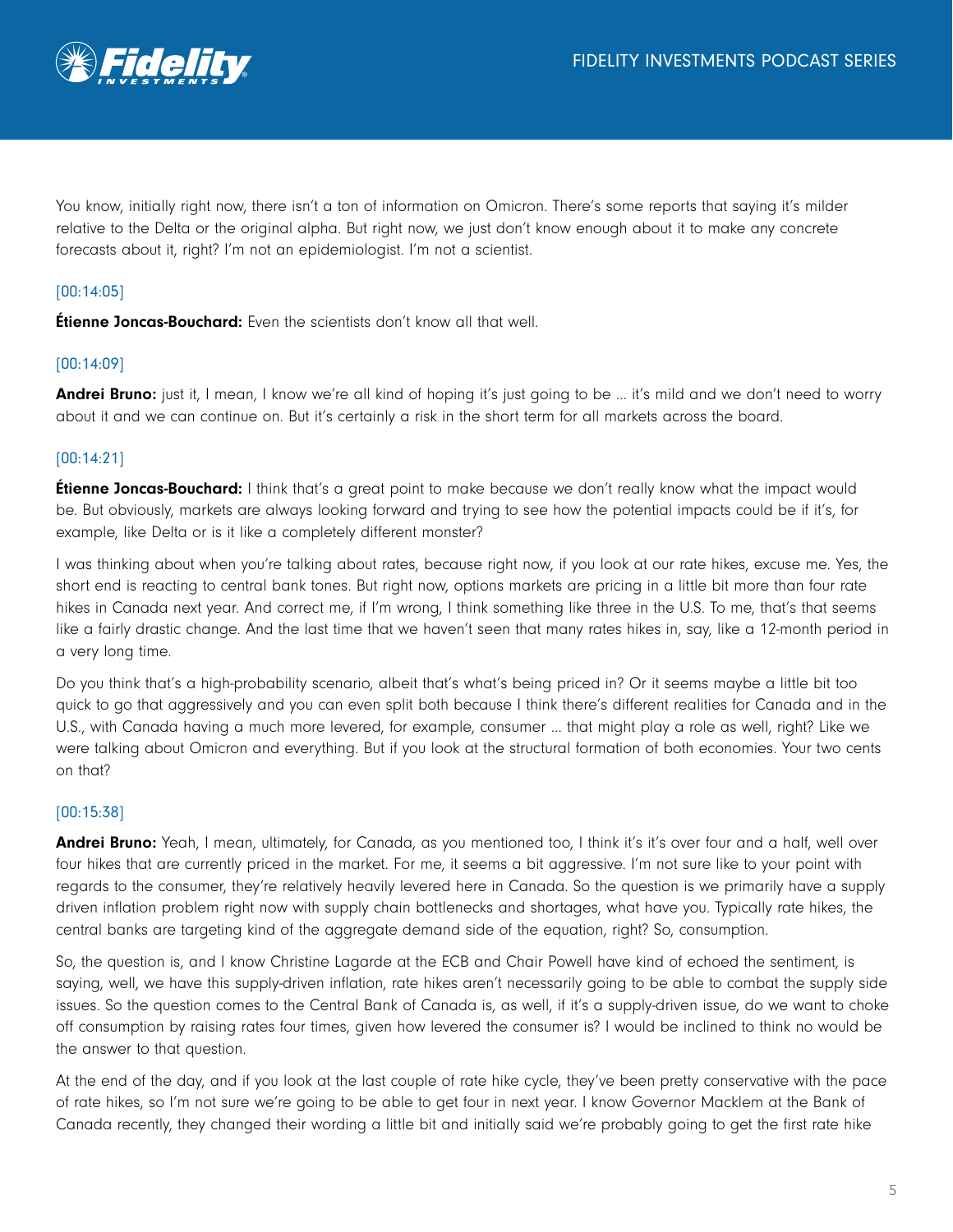

in the second half of 2022. And that has now changed to we're probably going to get the first rate hike in the middle quarters of 2022. So that's been moved up a little bit, which in theory could open the door for perhaps an extra hike and probably what we were pricing in earlier on. But again, four seems a little bit ambitious to me.

When you look at south of the border and you take a look at the Fed, two rate hikes seems somewhat reasonable. It seems like it's something they could very well get in. So right now, they've kind of signaled that they're looking to end the tapering sometime in June of 2022. Recently, Chairman Powell said that it's possible that that could get sped up a little bit. So I'm kind of interpreting that as if they can speed that up and ended a little bit earlier, it might open up the door to maybe squeeze in an extra rate hike from the Fed next year. But I think two seems reasonable. Four the Fed? I think four for the Bank of Canada seems a little bit ambitious.

## [00:17:58]

Himesh Patel: Yeah, I totally agree with that. And, you know, options markets are forward looking. They tend to be aggressive historically when pricing in sort of interest rate hikes and cuts, and we saw exactly how volatile that can be last week, right? So, Friday, we got the news on the variant and the market reacted pretty sharply. The market was pricing in that first hike, as Andrei was saying, in and around that June timeframe next year. So, it was pretty much a certain probability. It was about a 100% probability before Friday and then Friday hit, and that probability shrank to 30 to 40%. So, it's the market taking in sort of this news and repricing itself. And you know, I think as we sit today, two is okay in the US and four is definitely aggressive in Canada. I think I would still definitely take the under just because we've heard from the Fed and the Bank of Canada recently as well, that they're not going to be able to fight inflation if we continue to see supply by raising interest rates. So, I totally agree with you, Andrei. I think it's probably going to require going to have to take the under on that probability going forward.

## [00:19:22]

**Étienne Joncas-Bouchard:** Yeah, we don't we don't support gambling on this podcast, but.

## [00:19:30]

Himesh Patel: Yeah, theoretically speaking.

# [00:19:31]

**Étienne Joncas-Bouchard:** Theoretically speaking.

## [00:19:34]

Andrei Bruno: The other thing that needs to be considered as well is, you know, if you think of a scenario where the Bank of Canada gets four rate hikes in and the Fed only gets two hikes in, yes, you have to think about rate differentials between the two countries and the effects on the exchange rate. So at the same time, we know and again their mandate is not to control the currency or even look at the currency. But at the end of the day, you have to assume that the Bank of Canada governors are cognizant of the exchange rate, and we certainly don't want the loonie strengthening up too too much relative to the U.S. dollar. This is historically always been the case, so you have to you have to think about how much stronger the loonie could possibly get if we get an extra two hikes ahead of the Fed in 2022.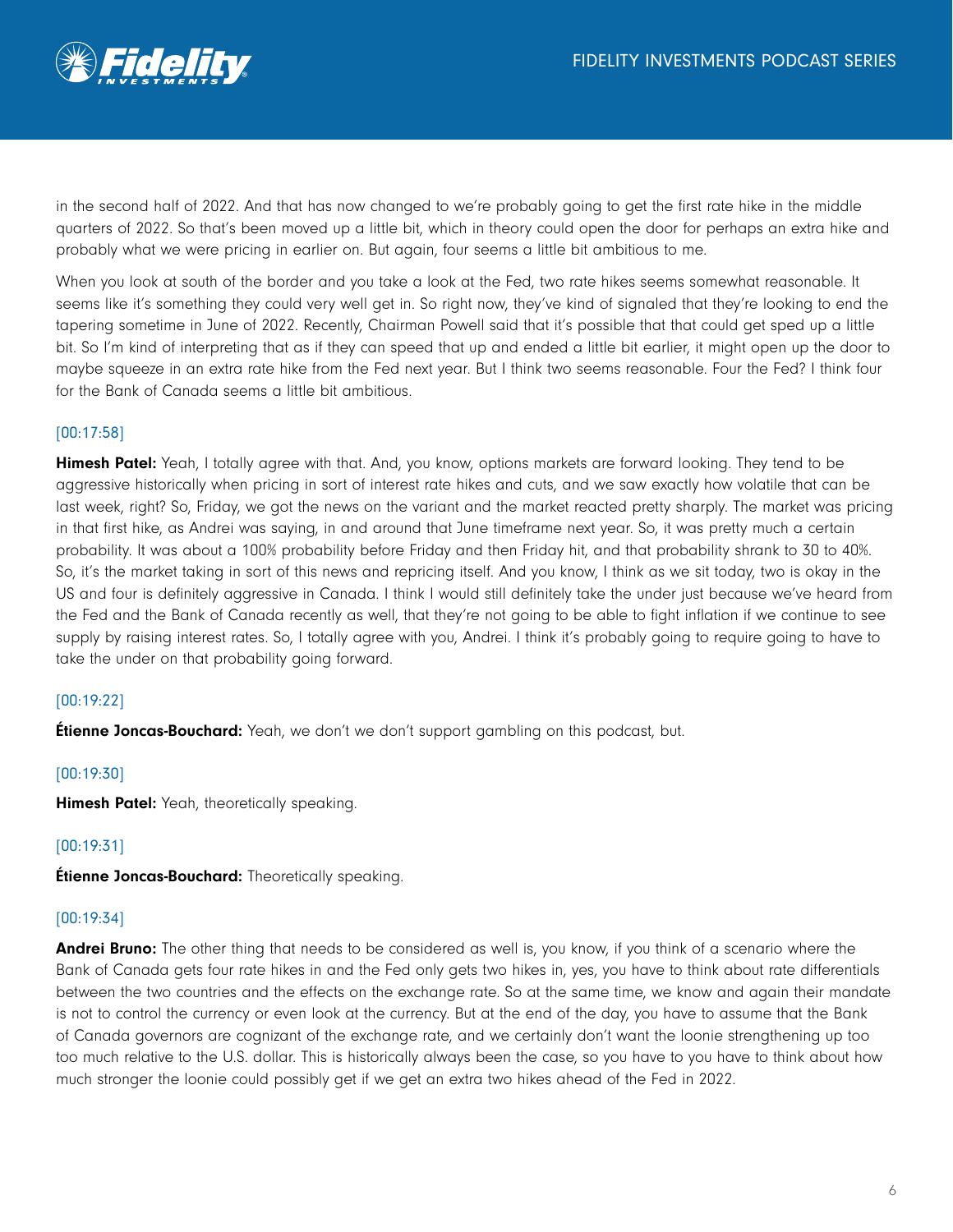

# [00:20:20]

**Étienne Joncas-Bouchard:** That's definitely something to keep an eye on for Canadian investors. I mean, currency, we tend to not necessarily neglect, but not necessarily focus in on as much when we're looking at our total return stream, but definitely does play a major role, especially in fixed income, where you have security that generally offer obviously a lower volatility profile, but definitely a lower return profile on an absolute basis. So that's a very good point to make. I'm going to shift the conversation a bit back to ... so in the start here, Andrei, you mentioned some perform, you know, the performance of various asset classes and various indices. Not to necessarily say, let's go back and look at specific sectors, but from a performance standpoint, but is there any good value anywhere? Because it seems like you said spreads are historically tight in those sectors. And then if you look at like treasuries or Government of Canada bonds, it's tough to look at and say there's an outright thesis or case for one specific place. But is there relative value somewhere in fixed income? Like where can advisors and investors potentially look to reallocate in their fixed-income sleeve?

## [00:21:32]

Andrei Bruno: So, if we're if we're looking at kind of the sectors of the fixed-income market, one area where we're seeing some relative value is in the leveraged loan space, also known as bank loans.

And the rationale there is if we take a look at these instruments, they're typically rated Single B, Double B. And you know, if you compare that to Single B, Double B high-yield bonds, what you'll notice is these leveraged loans are still trading at a bit of a discount, whereas the comparable bonds are actually trading at a premium. So, from a risk perspective, they're rated similarly, but one is trading at a premium and the other is trading at a discount. So from that perspective, I would favor the leveraged loans versus the high yields with regards to that on a relative valuation basis.

And then that also coupled with the fact that leveraged loans are also floating-rate, we'd expect them to perform decently well in a rising-rate environment. So again, they look relatively attractive to their high-yield counterparts, and it is one of the areas market that performed well last year and again typically performs well in a rising-rate environment. So obviously, there's some clients out there who might be lower-risk and can't tolerate these types of high-yield products, so it might not be a good solution for them. But broadly speaking, for an allocation, it does make sense to hold these sets of products going into a rising-rate environment.

But if you look at the other areas of the market, things are a little bit tougher. Even if you look at TIPS going into next year. It was one of the best performing asset classes within fixed income for 2021. Is that going to continue into 2022? It's hard to say. Again, there's lots of indications that inflation will keep up next year. Most folks don't think the supply chain issues are going to sort themselves out up until 2023.

But the other thing to consider is the Fed as well. So, we do know they are entering into their tapering process here. So, one asset class they're likely not going to be in the market buying now is TIPS. So there was tons of demand from the Fed in 2021 for TIPS as well as the market generally speaking. So, valuations on TIPS right now are relatively rich. That coupled with the Fed paring back their demand for this asset in 2022. So it'll be interesting to see if TIPS are going to keep up for next year again. If I was a betting man, gentlemen's bet, of course, I'm not sure it's going to be able to post the same types of returns it did last year. I mean, soaring, soaring inflation notwithstanding, of course.

## [00:24:03]

Himesh Patel: Yeah. And, you know, just to take a little step back, our jobs are to talk to advisers across the country on a daily basis, and fixed income has been sort of that pain point for a lot of clients in their portfolios for the better part of two years now. It doesn't typically happen that way, that it lasts this long, right, because normally we see a negative year in fixed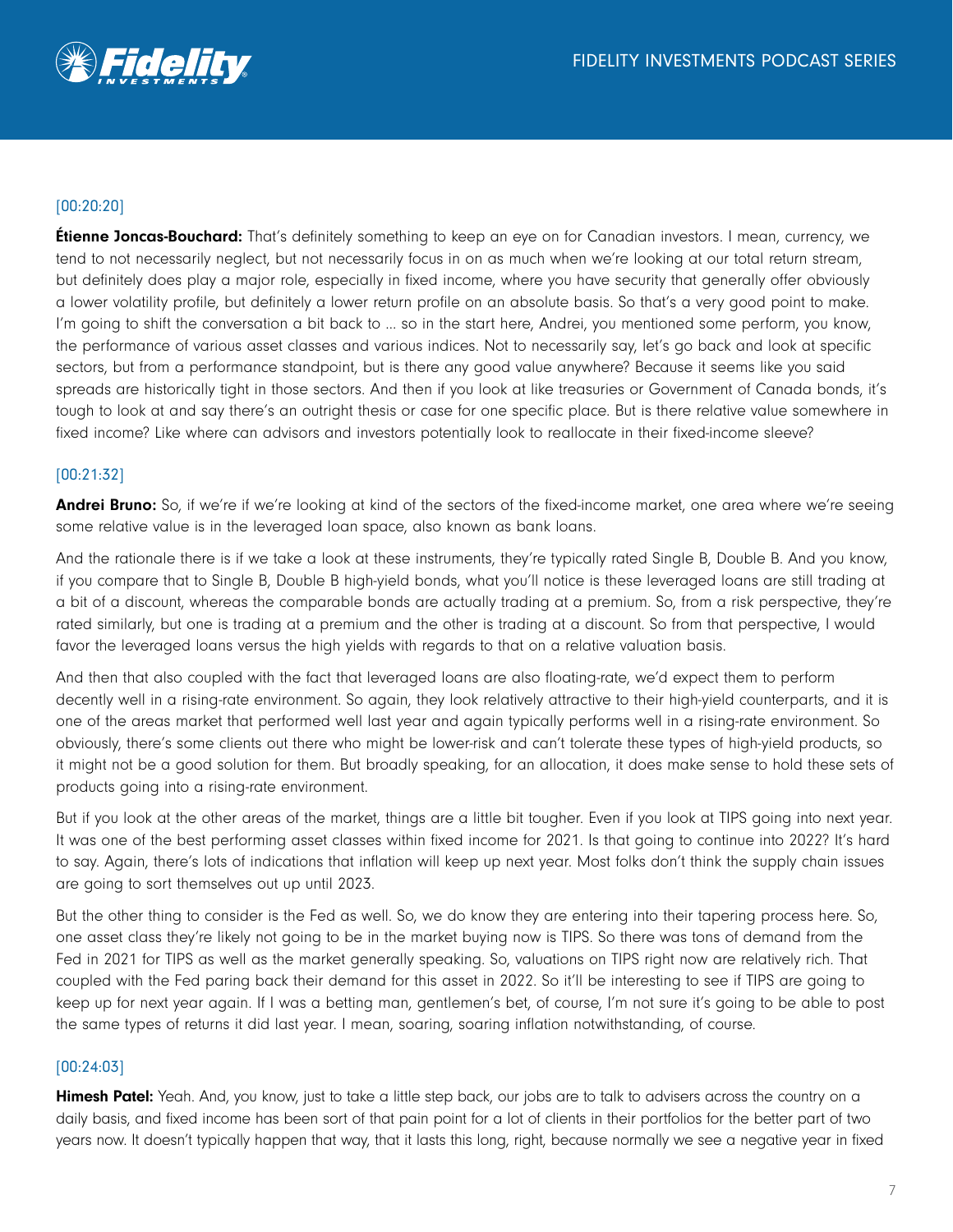

income in the aggregate subside in the next following year. And this year is kind of different. We're seeing a lot of volatility. We're seeing a lot of valuations are pretty rich across the board. But there are historical things that we can look at.

So when we're typically in this mid to late-cycle phase of the cycle, the market's still trying to gain some footing in terms of the outlook. But like you said, Andrei, that valuations look pretty rich. We can be in this range for three to four years historically, like we saw in 2016 and 2018, where high-yield spreads, for example, were just bouncing around in that 300 to 400 basis points range, but you were still clipping a positive coupon. So, yields are attractive. And I think what we're getting at here is diversification within the fixed-income asset class is key, especially in this moment in the environment, in the market environment, just because clients are looking for yield, but you're also looking to protect on the downside. You still want to maintain diversification with your fixed income because there's equity market volatility. And I think that sort of multisector fixed-income approach makes a lot of sense, especially if we're heading into that rate cycle where valuations look rich, but you're still trying to get yield. High-yield floating rate bonds are attractive from that perspective and still provides that diversification aspect to it.

## [00:25:58]

**Étienne Joncas-Bouchard:** I'll add to that HP and say yes, the multisector approach seems to make a lot of sense. I'd argue that active management versus passive management makes a lot of sense because you're able to, you know, obviously not adequately. You know, obviously, I don't want to say adequately positioned the portfolio, but you have a lot more tools at your disposal.

#### [00:26:19]

Himesh Patel: Flexibility.

#### [00:26:20]

**Étienne Joncas-Bouchard:** Exactly. You have a lot more flexibility to manage some of the notable headwinds that are the base case scenario going into next year, which is, for example, rate hikes. So that's reducing exposure to government bonds on a relative basis to corporates. Yes, valuations are our spreads are tight and valuations are full for investment-grade corporates and things like that. But there's just so many other advantages of going with an active manager that's able to not only do great bond selection, but that can do great asset allocation and play those moves in the yield curve because if what we've seen so far year to date. If your timing has been good, you could have made, you can have a positive return on the year by, for example, going longer duration back in March or going and then going back shorter duration, recently on the long end. There's a lot of things that managers can do to mitigate some of these, some of the issues. I don't know if, Andrei, you have a few thoughts on that yourself, but we've definitely seen it from a performance standpoint of most active managers mandates in the industry relative to the passive indices. I think that's a pretty clear indicator, but …

#### [00:27:33]

**Andrei Bruno:** Yes, absolutely. I think if you look at the returns of active mandates over last year relative to their passive counterparts, it's pulled the story there, right? As I mentioned earlier, the global AG is down 4.87% year to date. There are a ton of multisector global mandates that are kind of in the black for the year, if not flat for the year, right? So, right there alone is evidence enough. And that's just it, right? In those challenging markets, in those bear markets, that's when the active managers are able to shine, right? And so I know you alluded to it a little bit earlier, but again, just the flexibility around making those tactical calls, whether it's credit or whether it's allocating high yield versus investment grade. Just having that flexibility allows them to kind of find those little areas the market, those little idiosyncrasies as they pop up, take advantage of them, but also at the same time are able to avoid what might be problematic areas in the market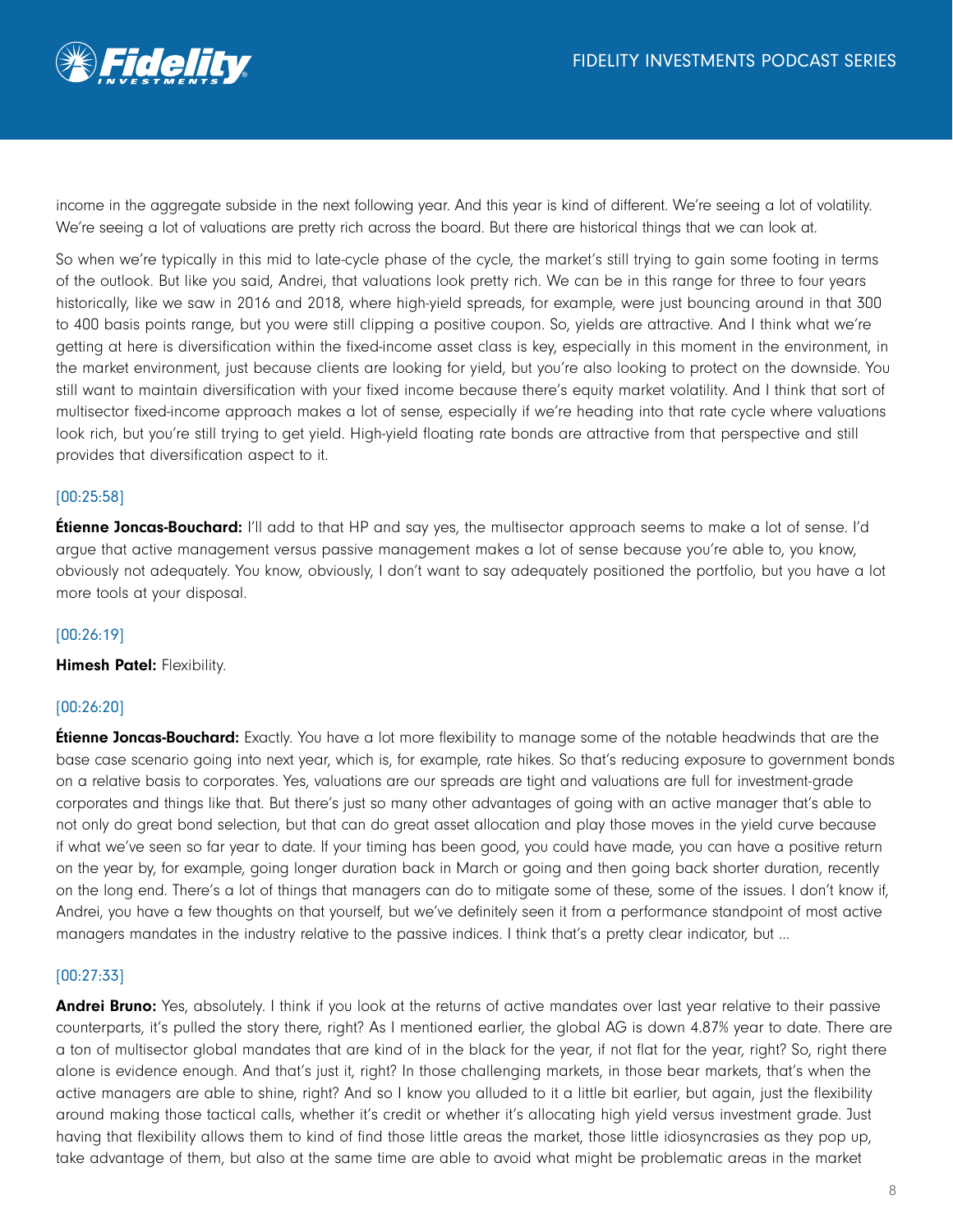

right? Those passive mandates, you know, they've got to match the, you know, the risk profile of the underlying benchmark, which they track. So yield curve positioning, they unfortunately can't do that. They have to match the rate durations, whereas those active mandates they can barbell if they want, for example. But that flexibility is unavailable to Passman.

# [00:28:48]

**Etienne Joncas-Bouchard:** Absolutely. And our end, our 100 % depended on issuance patterns, in periods like last year where government, obviously corporations issued a lot of debt. But governments are running record deficits. They need capital, they're issuing a lot of debt. Well, that's part of the aggregate index now. It's part of the investment universe. So, there really isn't any flexibility there. That's a very good point. We spoke a bit about asset class positioning within the fixed-income space. Now let's take a little bit, a bigger perspective or higher up perspective from an actual investment portfolio with say, like the average investor will have some type of combination of equities and fixed income. Let's use as a base case the classic balance of a 60 % equity, 40 % fixed income. How should those advisors and investors adapt their portfolio? Is the solution only changing up the stuff in the fixed-income sleeve? Or is it trying to find ways maybe to if you can permit it, maybe reduce your fixed income overall and without necessarily saying there's one perfect solution for every investor. But if you are an asset allocator in a place with balanced funds, what would be your call maybe going forward for the next year say?

## [00:30:13]

**Andrei Bruno:** Yeah, that's a great question. And I know it's different for every single client, but ...

## [00:30:18]

**Étienne Joncas-Bouchard:** It's a terrible question. What do you mean? I just put you on the spot.

## [00:30:23]

Andrei Bruno: No, I mean, ultimately, it unfortunately does come down to risk for its whatever any typical client can accept in terms of risk right now. It's going to be a challenging year for fixed income. Personally, I would try to allocate as much to equity that my risk metrics allow me to going into next year because it is going to be a challenging year. It's not going to be … you're not going to be shooting the lights out with your fixed-income returns. Again, notwithstanding some sort of black swan event where we see rates rally a lot because the market is selling off or anything like that. But again, the economy is slated to do decently well. Defaults are going to be relatively benign over the next eight to 12 months, as forecasted by the rating agencies there. So, for me, I would allocate more to equities than fixed income just because the returns unfortunately aren't going to be there in the fixed-income space.

But again, it all comes down to risk. You have some of those clients who need capital preservation, who need income, and kind of shifting more into equities might not be the right play from a risk perspective. But then again, for those for those clients who have a higher risk tolerance or a longer investing horizon to allocating a little bit more to equity or even some, perhaps, alternative fixed-income products would make sense to supplement yield.

## [00:31:45]

Himesh Patel: I'll just make one quick point, because we're close to time here, but I quess one way and again, all revolves around risk tolerance and time horizon, but I think one way we've seen clients reposition is going into dividendpaying equities as opposed to fixed income. So, if you're still looking for that yield, dividend equities get you that higher yield on a monthly basis. But again, it's an equity asset class. You're taking on more volatility, but that's just one way that we've seen clients going to reposition their fixed income and equity positions.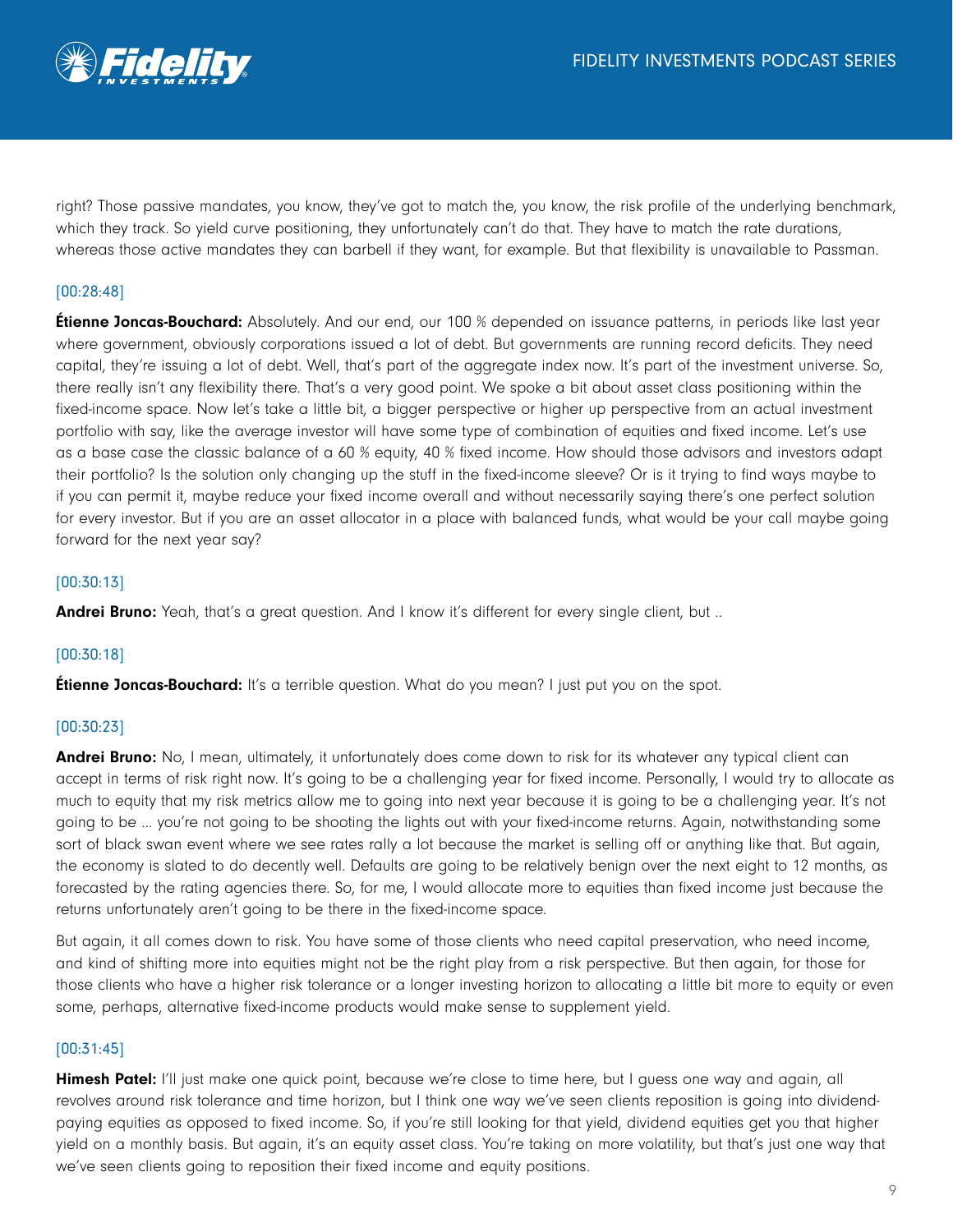

# [00:32:19]

**Étienne Joncas-Bouchard:** That's definitely a great point HP. I think we've seen, I think, dividend-paying equities, you know, maybe not necessarily taken away from fixed income, but maybe just changing up your equity sleeve. If you are looking for that income generation because coupons are, like you said, Andrei at the outset, coupons are relatively high in some of the sectors still like, and we expect the defaults to remain low. So it's not a bad place to be, necessarily.

It's just on a relative basis, if you're getting, say, if you look at the Hague indices and that's not the best example, you know, you're yielding between, say, 1.25 to about 1.8%, depending on which indices you're looking at. If you have higher needs for some of your investors or as an investor, you want more income, there are other ways to supplement that, obviously. And then I think what we've seen also is that shift towards alternatives, as a way to diversify the portfolio, hopefully manage volatility in a similar way that fixed income would. But obviously, you know, there has to be a lot of due diligence done when doing a move like that not to be neglected. Yet, like you mentioned, HP were heading into time already. It seems like it flew by. Without making a prediction or statement, are there any key themes or key events that both of you are looking for that could impact fixed-income markets going into the new year and say, the first two quarters of next year?

## [00:33:45]

Andrei Bruno: Yeah, for me, I think it's the inflation story. Again, it's the question for next year is it going to kind of maintain around these elevated levels or are we going to see it get worse? Right? So I think that's the biggest kind of risk for fixed-income markets next year is inflation getting even hotter? Obviously, we know then it's going to put central banks in potentially a difficult spot where they're forced to raise rates faster than they otherwise might have wanted to. So I think for fixed-income markets, that is kind of the biggest risk for next year. Obviously pick another Greek alphabet letter variant that pops up. That's obviously also probably one of the biggest kind of risks on the horizon as well. But inflation for me would be the number one kind of risk, the thing to keep an eye out for next year.

## [00:34:36]

**Himesh Patel:** Yeah. Pending any new Greek letters coming out in the near future, I'll take maybe not just the fixedincome approach, but just more broadly, this is going to be the first holiday season post-COVID, where we have very little restrictions or none restrictions. Travel is open, borders will be open. So I'm going to be looking at how the consumer is going to be reacting to this over the next couple of quarters and from a retail sales perspective. If you look at any PMIs, any surveys. So that's going to be how I think one interesting thing that's going to play out over the next couple of months. And I think that's going to be a big driver of sort of market expectations going forward.

## [00:35:22]

**Étienne Joncas-Bouchard:** So some of the key macro data looking out for, I quess, what's going to be out in Q4 2021, that's a pretty good place to look. I saw recently, Apple notified suppliers supposedly that they're going to have a weaker-than-expected holiday season. I mean, I guess we'll find out in due time. But guys, I want to thank you very much for joining us today. I think it was a great episode. Andrei, this is your first one, but we're definitely looking forward already to having you back. I think this is a great conversation. So, I'll leave it at that. Thanks, everyone. Have a good day.

## [00:35:59]

**Announcer:** Thanks for listening to the Fidelity ETF exchange powered by Fidelity Connect. Don't forget to follow Fidelity Canada on Twitter and subscribe to Fidelity connects on your podcast platform of choice. And if you like what you're hearing, please leave a five-star rating or review. Thanks again. See you next time!